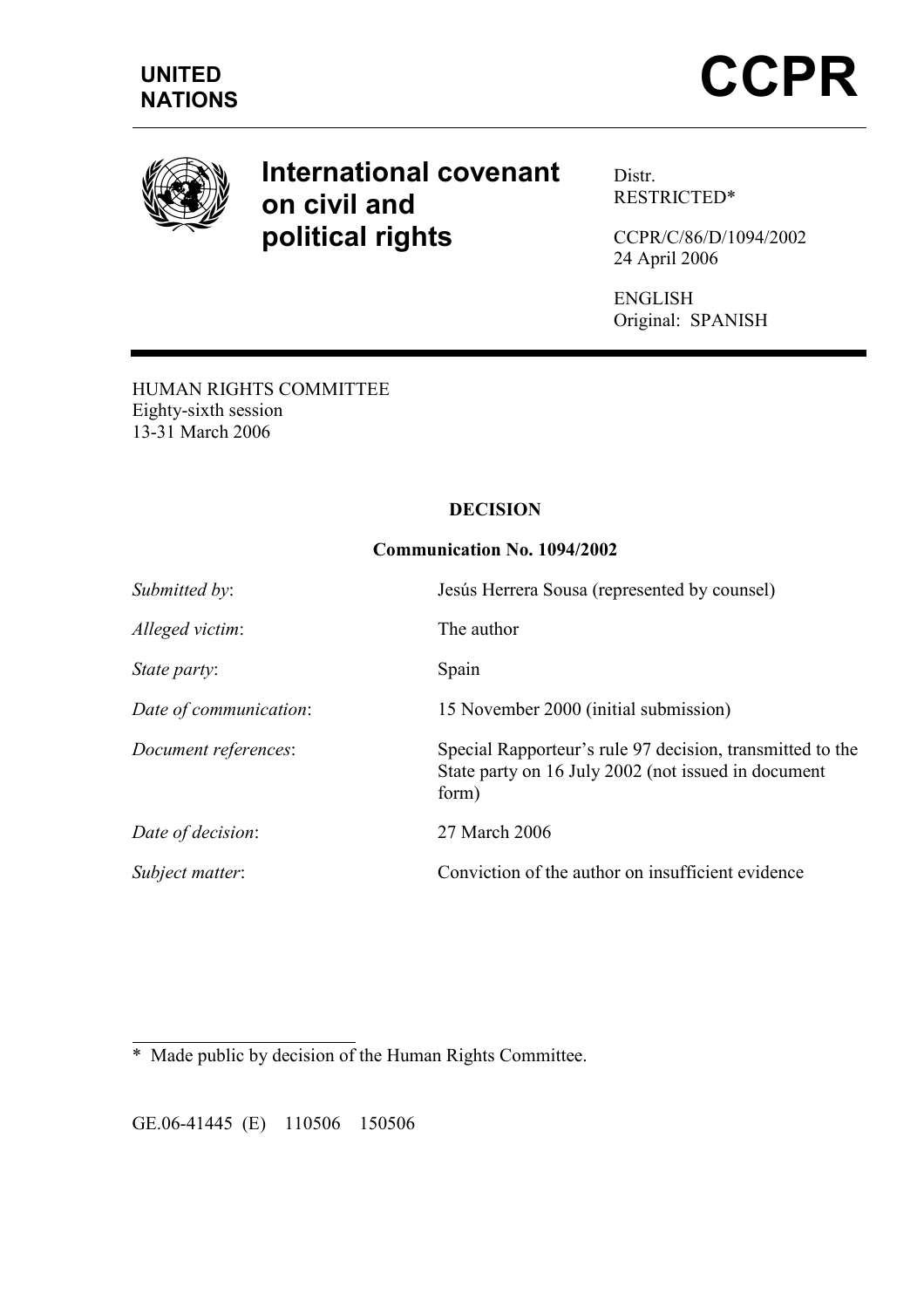CCPR/C/86/D/1094/2002 page 2

| Procedural issues:                 | Failure to substantiate claims                                     |  |
|------------------------------------|--------------------------------------------------------------------|--|
| Substantive issues:                | Failure of the court of second instance to reconsider<br>the facts |  |
| Articles of the Covenant:          | 14, paragraph 5                                                    |  |
| Articles of the Optional Protocol: | 2                                                                  |  |
| [ANNEX]                            |                                                                    |  |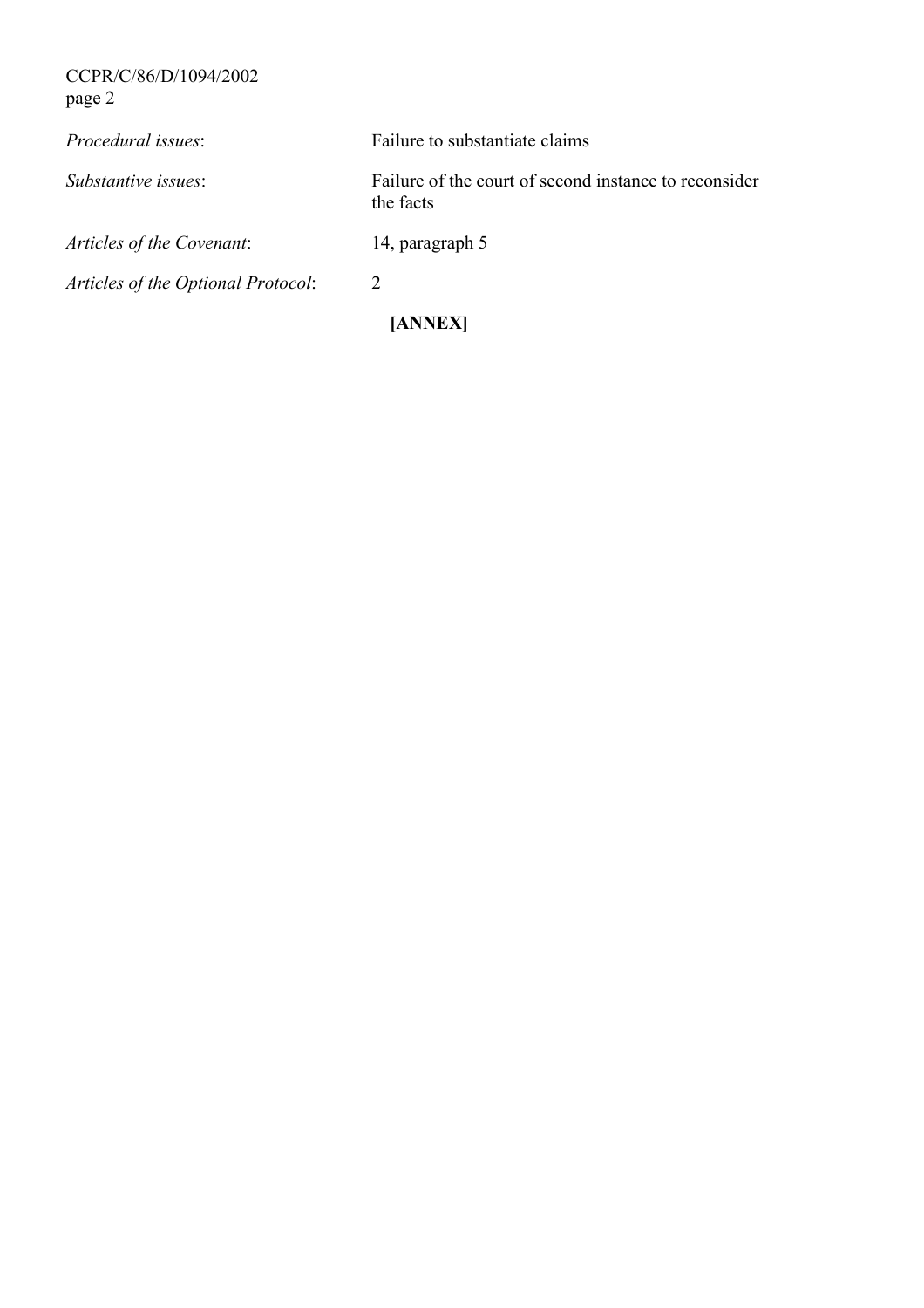#### Annex

# DECISION OF THE HUMAN RIGHTS COMMITTEE UNDER THE OPTIONAL PROTOCOL TO THE INTERNATIONAL COVENANT ON CIVIL AND POLITICAL RIGHTS

#### Eighty-sixth session

#### concerning

#### Communication No. 1094/2002\*

| Submitted by:          | Jesús Herrera Sousa (represented by counsel) |
|------------------------|----------------------------------------------|
| Alleged victim:        | The author                                   |
| <i>State party:</i>    | Spain                                        |
| Date of communication: | 15 November 2000 (initial submission)        |

The Committee on Human Rights, established under article 28 of the International Covenant on Civil and Political Rights,

Meeting on 27 March 2006,

Adopts the following:

## Decision on admissibility

1. The author of the communication, which is dated 15 November 2000, is Jesús Herrera Sousa, a Spanish national, who alleges violation by Spain of articles 14, paragraph 5, and 26 of the Covenant. The author is represented by counsel, José Luis Fernández Pedreira.

## Factual background

 $\overline{a}$ 

2.1 The author was convicted by the Burgos Provincial Court of the offences of coercion and sexual assault and sentenced on 27 July 1998 to terms of imprisonment of one and three years respectively. The author states that the sole evidence adduced for the prosecution consisted in the patently contradictory statements of the victim. For example, she first submitted a complaint against a fair-haired individual, whereas in later identification procedures (photographs and

<sup>\*</sup> The following members of the Committee participated in the examination of the present communication: Mr. Abdelfattah Amor, Mr. Nisuke Ando, Mr. Prafullachandra Natwarlal Bhagwati, Ms. Christine Chanet, Mr. Maurice Glèlè Ahanhanzo, Mr. Edwin Johnson, Mr. Walter Kälin, Mr. Ahmed Tawfik Khalil, Mr. Rajsoomer Lallah, Mr. Michael O'Flaherty, Ms. Elisabeth Palm, Mr. Rafael Rivas Posada, Sir Nigel Rodley, Mr. Ivan Shearer, Mr. Hipólito Solari-Yrigoyen and Mr. Roman Wieruszewski.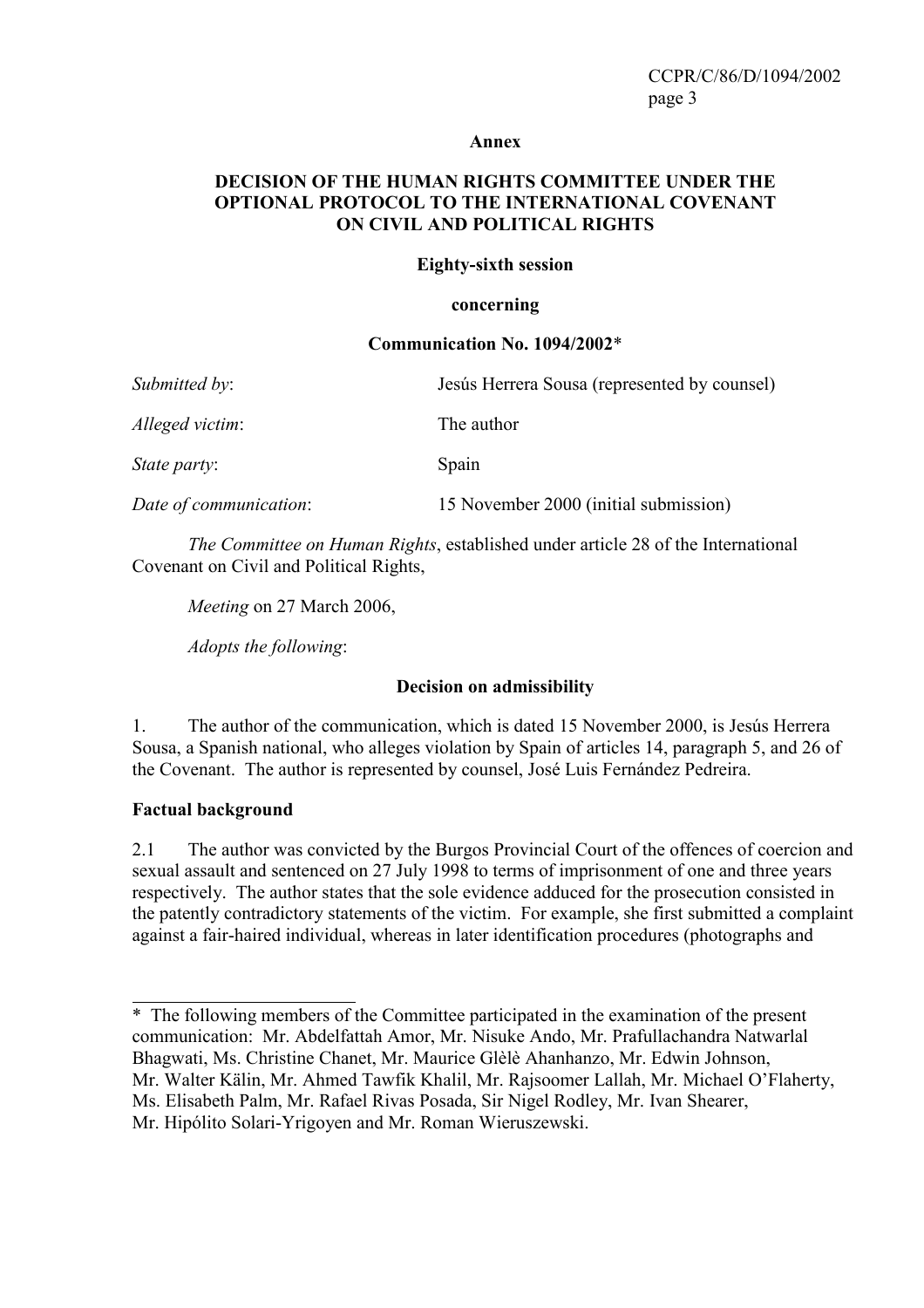parade) she picked out the author, who is dark-haired. Furthermore, she affirmed that she recognized the author "without any doubt", although in the oral proceedings she stated that the offences had taken place at night and that she had not seen the assailant's face. The victim first claimed that the offences consisted in an attempted robbery at knifepoint and a search of her body to look for money, but during oral proceedings she stated that the accused had not intended to search her, but to touch her. Further contradictions concerned the assailant's footwear and the weapon used. The author holds that the above-mentioned contradictions acquire special meaning when it is borne in mind that the later statements, contradicting the first one, were made after the victim had been advised by her uncle, a police officer assigned to the same police station as that conducting the inquiries.

2.2 The application for a judicial review, which the author had lodged with the Supreme Court, was rejected on 31 March 2000. The author asserts that the Court refused to allow a re-evaluation of the evidence and refused to review the assessment of evidence carried out by the trial court, on the grounds that any such assessment was the exclusive prerogative of that court. The author filed an application for amparo with the Constitutional Court. The application was rejected on 18 September 2000. The ruling points out in particular that, "This Court has repeatedly stated that it cannot become a court of third instance invading the jurisdiction of the general courts, which is what would certainly happen if it were to embark upon the review of an element which has nothing to do with the right to the presumption of innocence, the latter being a subjective dimension of the assessment of evidence, that is to say, those aspects of the actual hearing conducted by the original court, which depend on the latter's direct perception of the bringing of evidence."

2.3 The author states that this matter had not been submitted to any other procedure of international investigation or settlement.

# The complaint

3. The author alleges that the higher courts refused to reconsider the assembled evidence, which was based solely on the patently contradictory statements of the complainant. This constitutes a violation of article 14, paragraph 5, of the Covenant, since it prevented a full review of the conviction and sentence. The author likewise alleges a violation of article 26 of the Covenant, but does not advance any arguments in support thereof.

# State party's submissions on admissibility and merits and author's comments

4.1 In its submissions of 10 September 2002, the State party holds that the communication is inadmissible. It refers to the fact that, in the domestic applications for a judicial review by the Supreme Court and the Constitutional Court, the author did not formulate a complaint in relation to articles 14, paragraph 5, and 26 of the Covenant, so violating the principle of the Committee's subsidiarity established in article 5, paragraph 2 (b), of the Optional Protocol.

4.2 The State party maintains that article 14, paragraph 5, does not establish a right to a complete retrial by a court of second instance, but to the review by a higher court of the trial conducted by the court of first instance, entailing the re-examination of the correct application of the rules which resulted in the findings as to guilt and the imposition of the sentence in a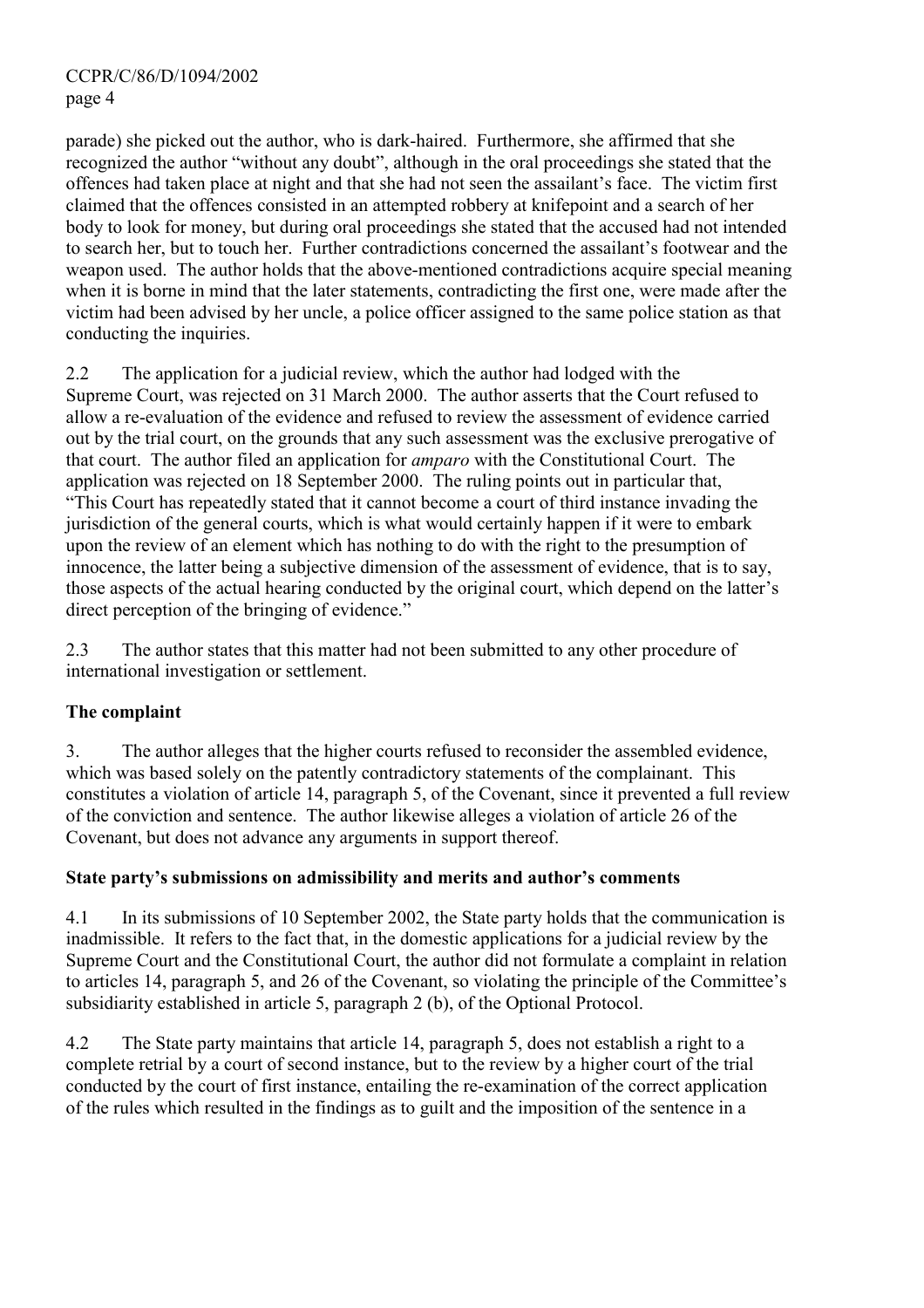specific case. In this connection, the State party underlines the disparity between the Human Rights Committee and the European Court of Human Rights with regard to the protection of the right to two stages of jurisdiction embodied in identical wording in the Covenant and the European Convention on Human Rights.

4.3 In his application for a judicial review to the Supreme Court, the author did not allege that there was any contradiction in the evidence but confined himself mainly to:

 (a) Trying to replace the assessment of evidence by the sentencing court with his own evaluation. The Supreme Court cannot allow that and, after reconsidering all the evidence, stated: "The sentencing court had at its disposal direct evidence for the prosecution, which had been legally assembled and rationally assessed and which was corroborated by much circumstantial evidence supporting the testimony immediately received by the sentencing court";

 (b) Denying lewd intention and sexual intent. To this, the Supreme Court replied: "There can be no doubting the rational nature of the inference drawn by the sentencing court, since the absolute objectivity of the established facts clearly points to the unequivocal sexual intent, to which the victim expressly refers";

 (c) Discussing the existence of an independent "sense of compulsion". In this respect, the Supreme Court transcribes part of the sentencing court's decision and states: "As the sentencing court rightly establishes, it is possible to distinguish between two separate acts of the accused, which were also prompted by different motives: first a desire for profit and then lubricity. The initial act, which was completed, although the insignificant amount of cash obtained was subsequently abandoned, is characterized by the sentencing court as abandoned robbery with intimidation. But (…) exemption from criminal responsibility for a person who desists from the execution of an act which has already been initiated does not affect the responsibility that person could incur for the acts performed if they were to constitute a separate offence and, in the instant case, the threat of violence at knifepoint intended to force the victim to move from one place to another against her will constitutes a crime against her freedom and security of sufficient magnitude for it to be classed as a punishable offence (…). Nor can it be held that punishment for sexual assault can encompass that for an assault on freedom and security carried out with a different purpose."

4.4 Before the Constitutional Court, the author pleaded the presumption of innocence on the grounds of lack of evidence. In this respect, the Court stated, inter alia, that, in its function of safeguarding the right to the presumption of innocence, it had to give its opinion as to the existence of sufficient evidence for the prosecution and the rational appraisal of that evidence. That was not, however, the aim of the appellant inasmuch as he considered that his conviction as an offender guilty of coercion and sexual assault, in the instant case with the aggravating circumstance of recidivism, violated his right to the presumption of innocence owing to the lack of proof which would make it possible to establish his participation in the offences for which he had been sentenced. "In particular, he maintains in this connection, that the victim's statement is patently contradictory and that there is insufficient evidence to corroborate such statements. In consequence whereof, this Court cannot but conclude that, under the guise of the presumption of innocence, the applicant is, in reality, seeking to substitute the criterion employed by the earlier courts with his own. Indeed, as the decisions appealed against amply establish, in the instant case there was valid evidence for the prosecution, it being constituted, above all, by the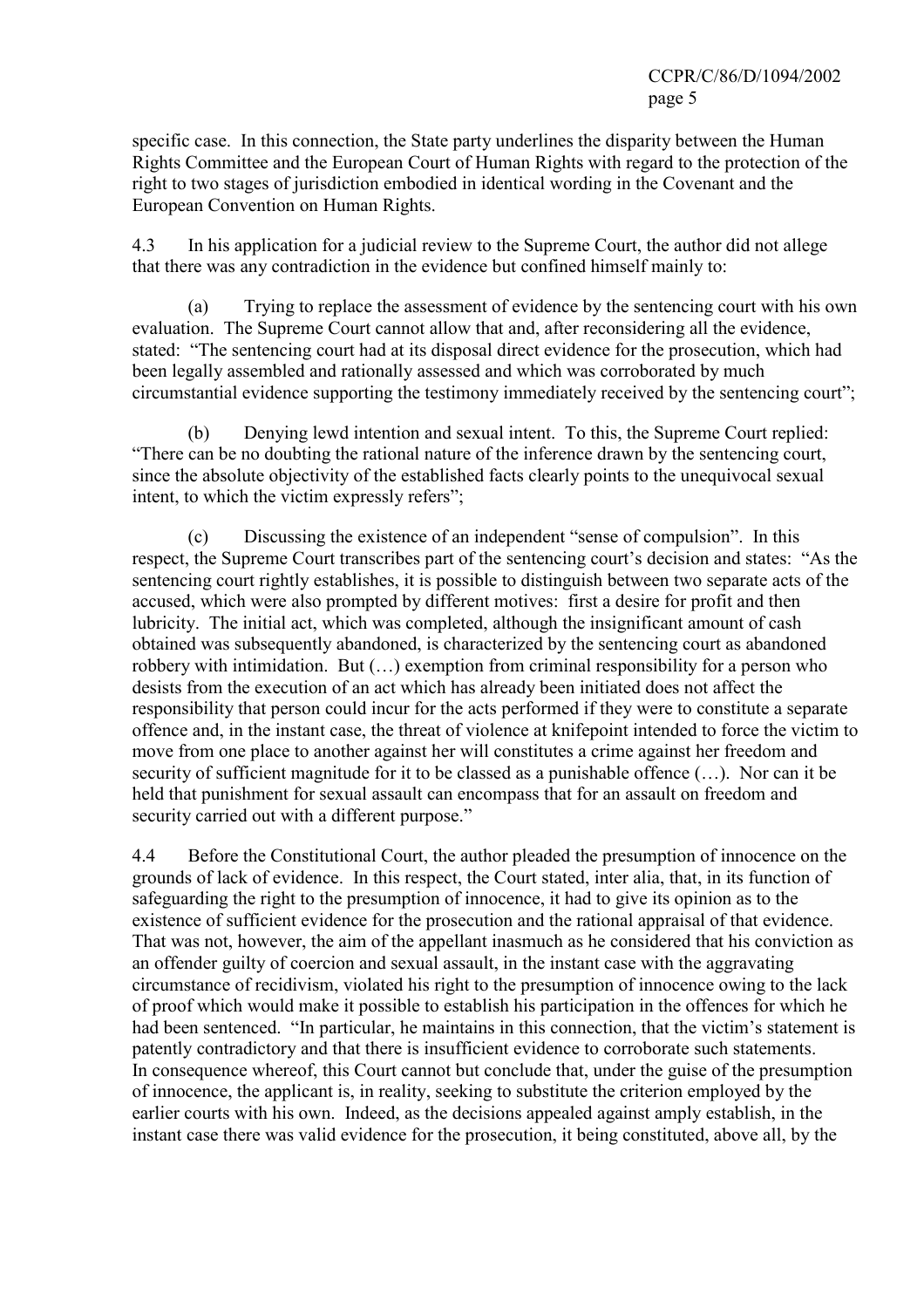victim's statements. This evidence was subjected to due adversary procedure during the trial. It was sufficient and it was considered in a perfectly reasonable manner by the sentencing courts which, after due scrutiny, did not find any reason to call into question the credibility of the assaulted woman's consistent and unchanging account when finding that the accused was guilty of the coercion and sexual assault she had suffered. In the opinion of the ordinary courts, these statements were corroborated by the following circumstantial evidence: (a) the clothing worn by the assailant was identical to that worn by the accused at the time of his arrest; (b) the offences were committed with a small knife and the police officers found a small knife in the accused's car, when he was arrested; (c) the accused lives near the site of the offences and ran away in that direction after committing them. Since the existence of an assessment of the evidence in accordance with a rational criterion has been confirmed, it should be remembered that this Court has repeatedly said that it cannot become a court of third instance invading the jurisdiction of the general courts, which is what would certainly happen if it were to embark upon the review of an element which has nothing to do with the right to the presumption of innocence, the latter being a subjective dimension of the assessment of evidence, that is to say, those aspects of the actual hearing conducted by the original court, which depend on the latter's direct perception of the bringing of evidence."

4.5 Before the Committee, the author is alleging the violation of articles 26 and 14, paragraph 5, of the Covenant on the grounds that, in his view, the victim's statements were contradictory. During the domestic applications for a judicial review, the Constitutional Court, having examined that allegation thoroughly and fully, rejected it, stating the detailed reasons therefor, as outlined in the preceding paragraph.

4.6 The State party concludes that the author's communication contains nothing to support an alleged violation of the Covenant and that the communication should be declared inadmissible under article 3 of the Optional Protocol. In a letter dated 23 January 2003, the State party declared, with regard to the merits, that, for the above-mentioned reasons, it considered that there had been no violation of the Covenant in the instant case.

5.1 The author responded to the submissions of the State party on 31 March 2003. In respect of the argument that he did not claim the right to a second hearing before the domestic courts, he replied that he did so by applying for a re-examination of the facts.

5.2 The author repeats that the accusations forming the basis of his conviction were initially directed against a fair-haired person, wearing white shoes and carrying a small knife with a pale-coloured handle with which he intimidated a woman to rob her of money. The author is, however, dark-haired and at the time of his arrest, he was wearing black shoes and carrying a large knife with a dark-coloured handle which he was accused of having used to sexually abuse the victim, whose statement constituted the sole evidence for the prosecution. Despite these patent contradictions, the higher courts expressly refused even to examine the facts said to have been proven by the court of first instance, because that is how the Spanish judicial system operates; it is impermissible to reconsider the facts during a judicial review. A judicial review is not a court of second instance; it is an extraordinary remedy on specific grounds from which the reconsideration of the facts is expressly excluded.